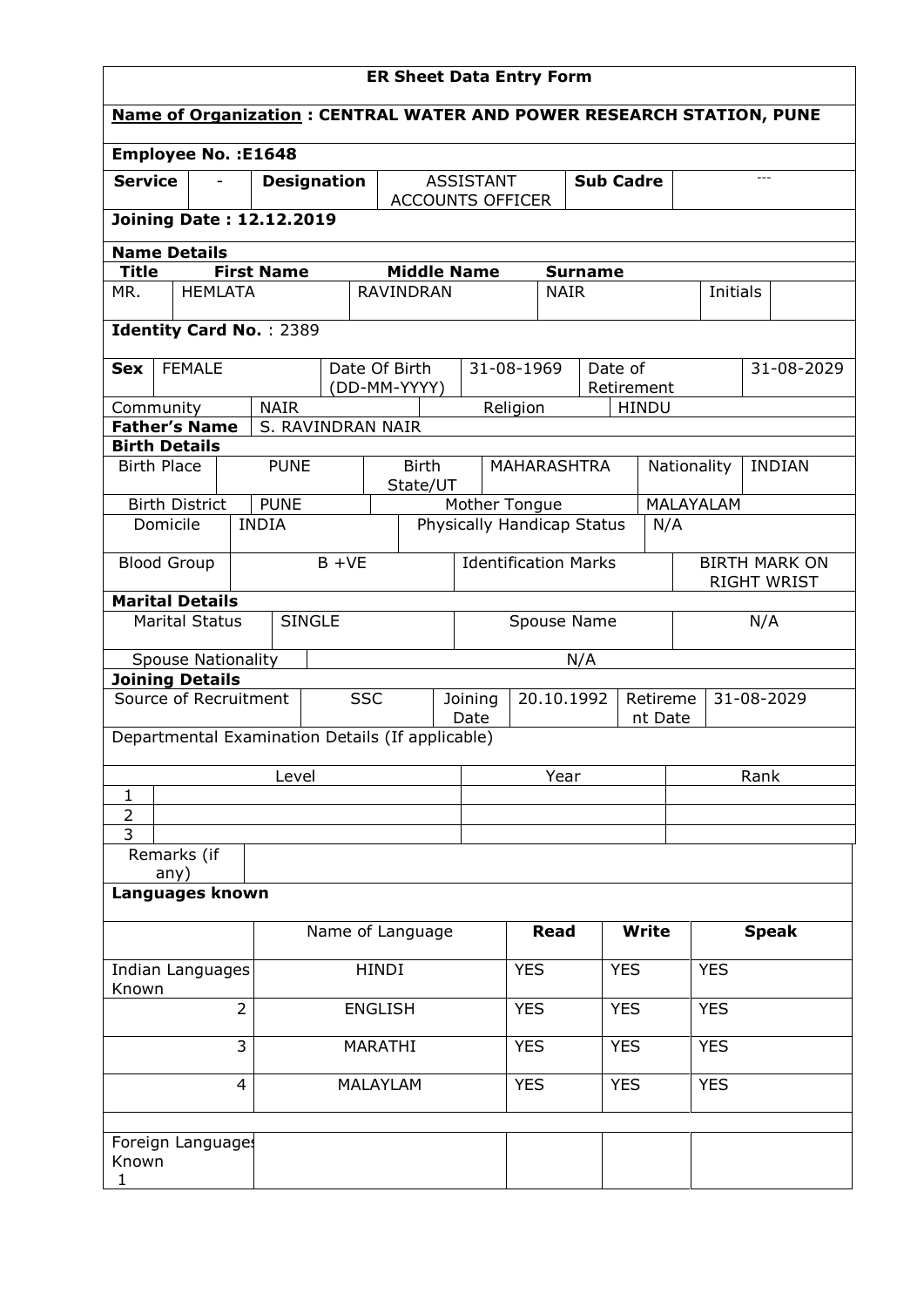## Details of deputation (if applicable)

| Name of the Office                                        | Post held at that<br>time in parent<br>office | Name of post<br>(selected for<br>deputation | Period of deputation |            |  |  |  |
|-----------------------------------------------------------|-----------------------------------------------|---------------------------------------------|----------------------|------------|--|--|--|
|                                                           |                                               |                                             | Since                | From       |  |  |  |
| DIRECTORATE OF<br><b>FIELD PUBLICITY</b><br>MIN. OF I & B | LDC.                                          | ACCOUNTANT IN<br>ZAO CBDT PUNE              | 23.10.2007           | 22.10.2010 |  |  |  |

## Details of Foreign Visit

| SI.<br>No. | Place of Visit | Date of<br>visit | Post held at<br>that time | Whether it<br>is a<br>personal or<br>official visit | Details of visit |
|------------|----------------|------------------|---------------------------|-----------------------------------------------------|------------------|
|            |                | N/A              |                           |                                                     |                  |

## Transfer/Posting Detail (if applicable)

| Place                                        | Period of posting |            |  |  |  |  |  |
|----------------------------------------------|-------------------|------------|--|--|--|--|--|
|                                              | Since             | From       |  |  |  |  |  |
| PAO, MSME, Ministry of<br>Industries, Mumbai | 3.7.2014          | 17.7.2015  |  |  |  |  |  |
| ZAO, CBDT, Pune                              | 20.7.2015         | 10.12.2019 |  |  |  |  |  |

| Qualification (Use extra photocopy sheets for multi qualifications, experience, training, awards details)                |       |             |                         |       |               |                   |  |                  |  |  |
|--------------------------------------------------------------------------------------------------------------------------|-------|-------------|-------------------------|-------|---------------|-------------------|--|------------------|--|--|
| Qualification                                                                                                            |       |             | Discipline              |       |               | Specialization 1  |  |                  |  |  |
| BSL, LLB                                                                                                                 | LAW   |             |                         |       |               |                   |  |                  |  |  |
| Year                                                                                                                     |       | Division    |                         |       | CGPA/ % Marks |                   |  | Specialization 2 |  |  |
| 1995                                                                                                                     |       |             |                         |       |               |                   |  |                  |  |  |
| Institution                                                                                                              |       | University  |                         |       | Place         |                   |  | Country          |  |  |
| <b>SYMBIOSIS LAW</b><br><b>COLLEGE</b>                                                                                   |       | <b>PUNE</b> |                         |       | <b>PUNE</b>   |                   |  | <b>INDIA</b>     |  |  |
| <b>Experience</b>                                                                                                        |       |             |                         |       |               |                   |  |                  |  |  |
| Type of Posting                                                                                                          |       |             |                         | Level |               |                   |  |                  |  |  |
| AAO                                                                                                                      |       |             | g                       |       |               |                   |  |                  |  |  |
| Designation                                                                                                              |       |             | <b>Present Position</b> |       |               |                   |  |                  |  |  |
| AAO                                                                                                                      |       |             | AAO                     |       |               |                   |  |                  |  |  |
| Ministry                                                                                                                 |       |             | Department              |       |               |                   |  |                  |  |  |
| <b>MOWR</b>                                                                                                              |       |             |                         |       |               | <b>CWPRS</b>      |  |                  |  |  |
| Office                                                                                                                   |       |             |                         | Place |               |                   |  |                  |  |  |
| <b>CWPRS KHADAKWASALA PUNE</b>                                                                                           |       |             | <b>PUNE</b>             |       |               |                   |  |                  |  |  |
| <b>Experience Subject</b>                                                                                                |       |             |                         |       |               | Period of Posting |  |                  |  |  |
| Major                                                                                                                    | Minor |             |                         | From  |               | To                |  |                  |  |  |
|                                                                                                                          |       |             |                         |       |               |                   |  |                  |  |  |
| Note:-Refer the Annexure to fill above Major, Minor Subjects and below given training<br>subject(minimum 1 week & above) |       |             |                         |       |               |                   |  |                  |  |  |